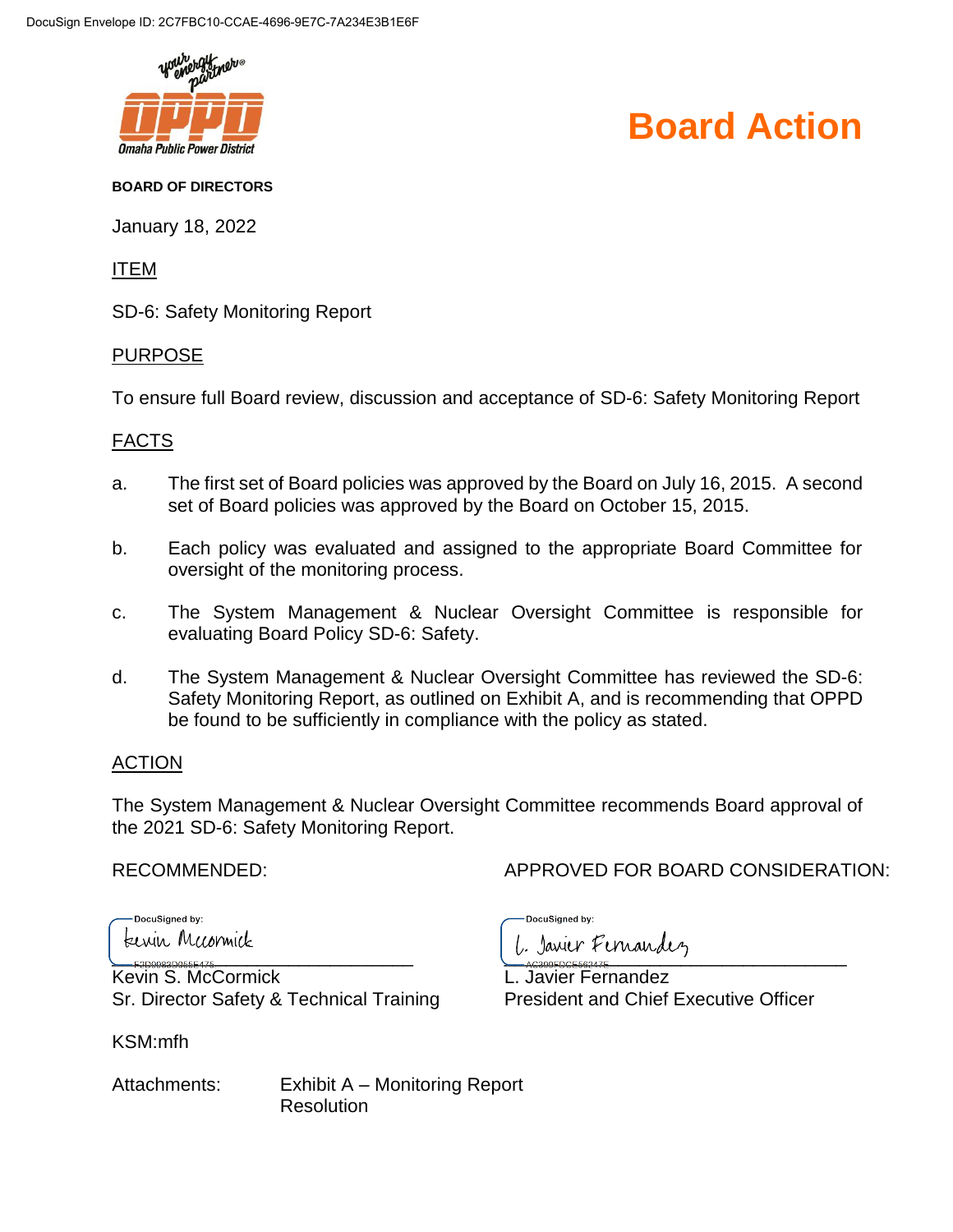

Exhibit A

# Monitoring Report SD-6: Safety System Management & Nuclear Oversight Committee January 18, 2022

Kevin McCormick Senior Director Safety & Technical Training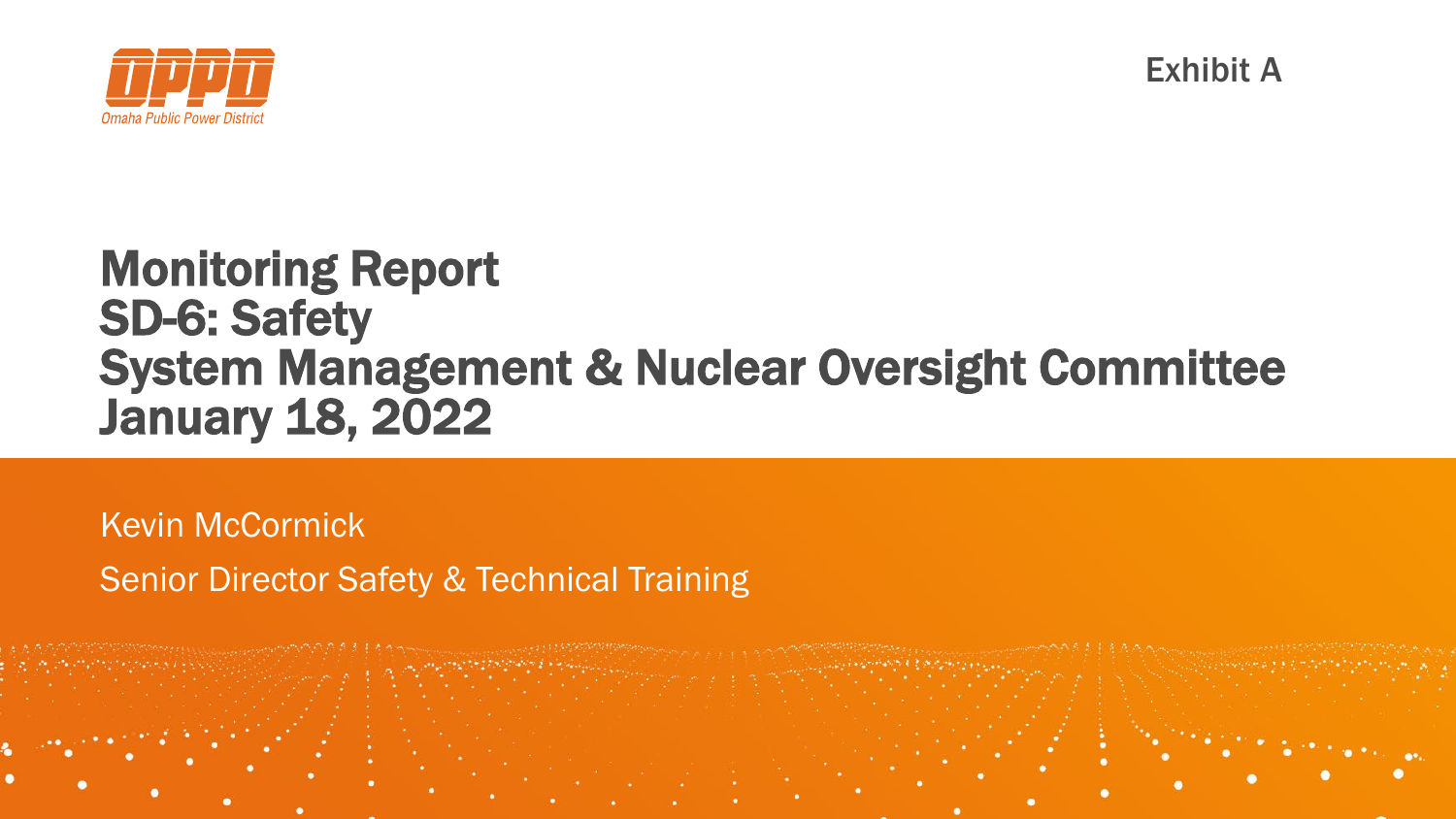# SD-6: Safety

- Through continuous improvement and monitoring, OPPD shall be recognized as a leader in employee safety and ensure the safety of the public in relation to OPPD operations. The Board establishes a long-term goal to continue to improve safety results that:
	- ̶ Reduce OPPD's DART rate to < .50, as measured by the industry's performance metric DART.
	- ̶ Reduce OPPD's PVIR rate to < 4.00, as measured by the industry's performance metric PVIR.

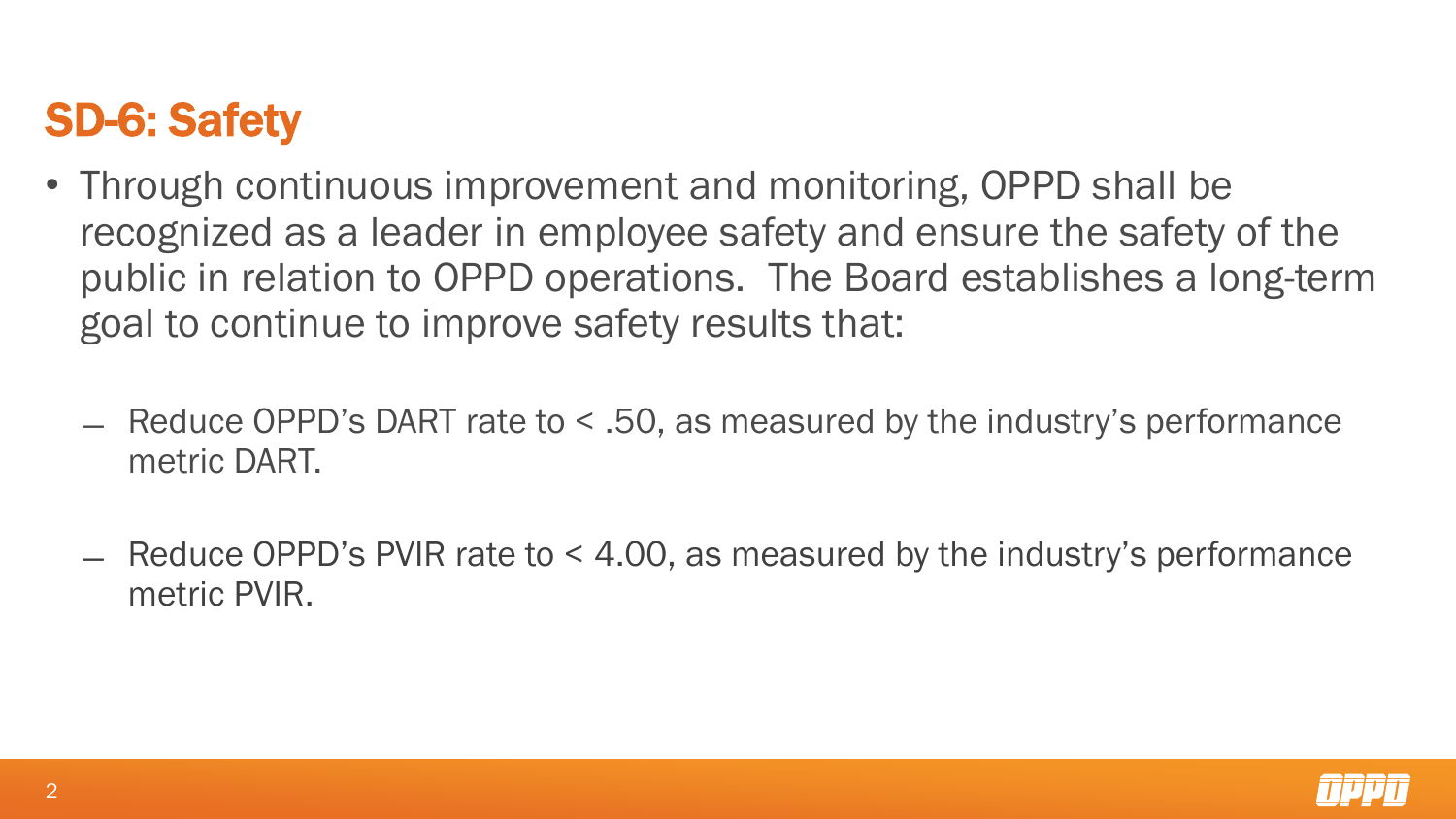# SD-6: Safety

Terms and Definitions

- Days Away Restricted or Transferred (DART): The rate is calculated by multiplying the number of DART cases times 200,000 divided by the hours worked.
- Preventable Vehicle Incident Rate (PVIR): The rate is calculated by multiplying the number of PVIR cases times 1,000,000 divided by the miles driven.
	- <https://www.osha.gov/laws-regs/regulations/standardnumber/1904/1904.7>
	- ̶ <https://www.lawinsider.com/dictionary/preventable-accident>

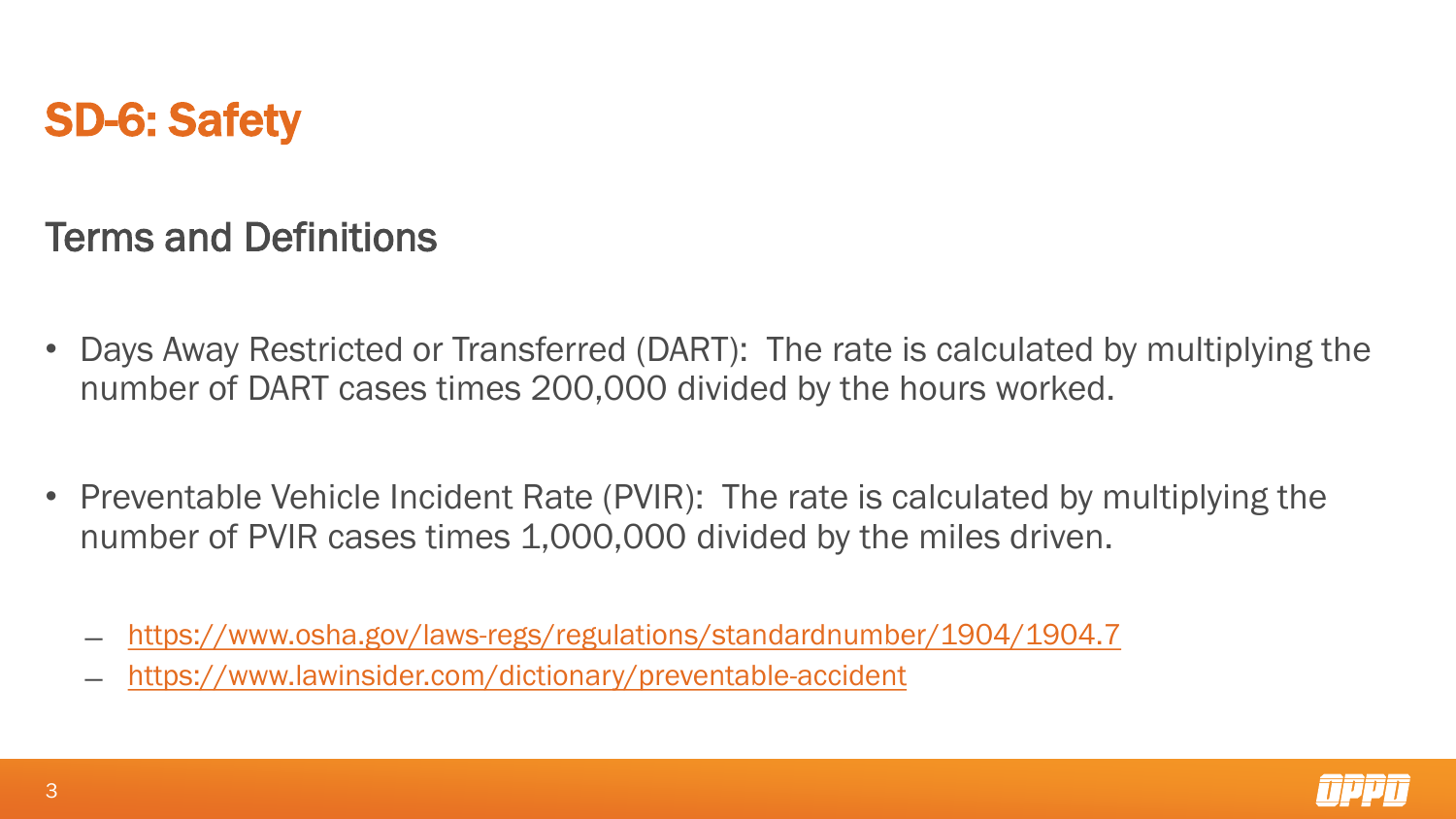## Through continuous improvement and monitoring, OPPD shall be recognized as a leader in employee safety and ensure the safety of the public in relation to OPPD operations.

## Awards



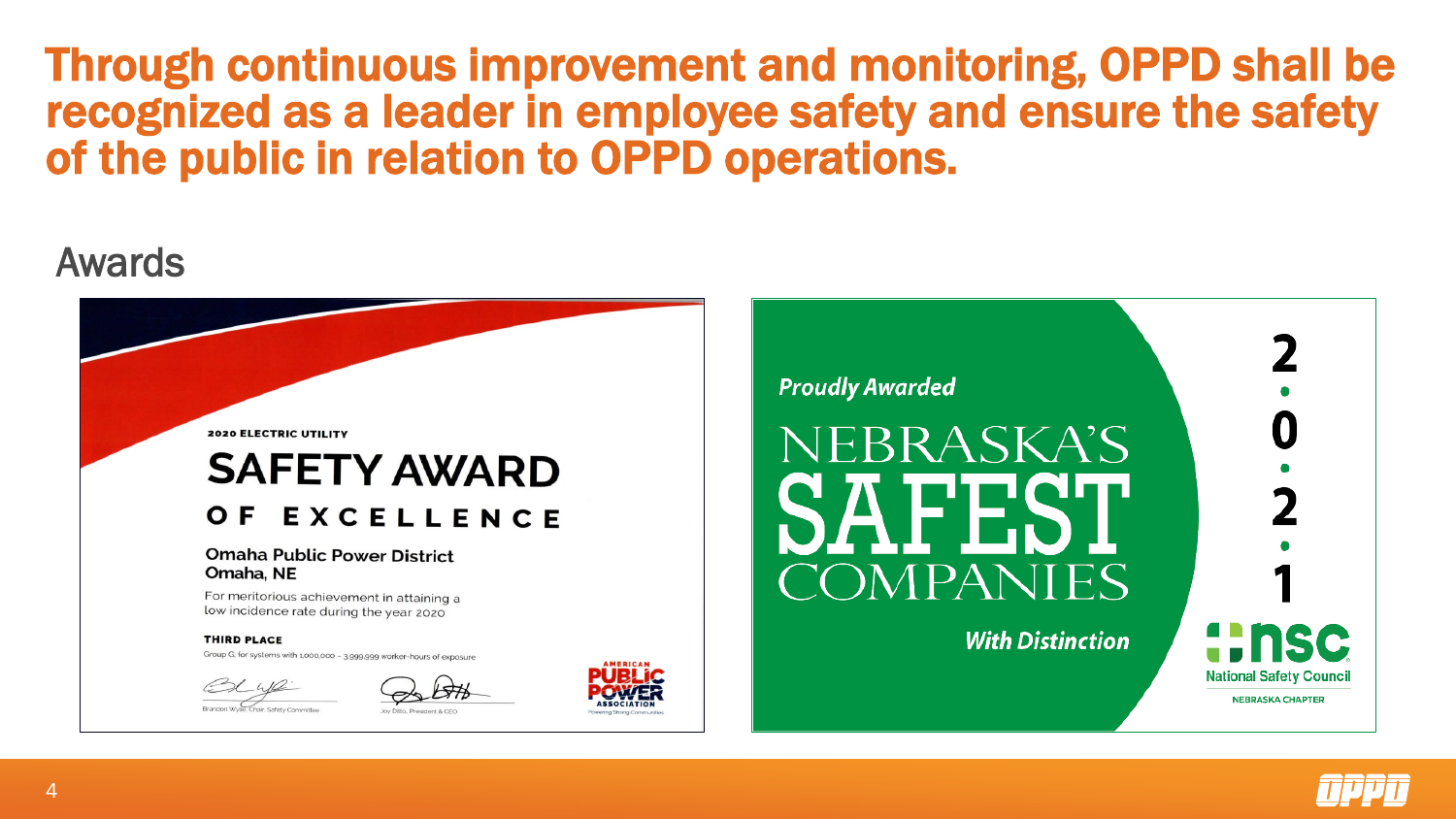# Reduce OPPD's DART rate to < .50, as measured by the industry's performance metric DART.



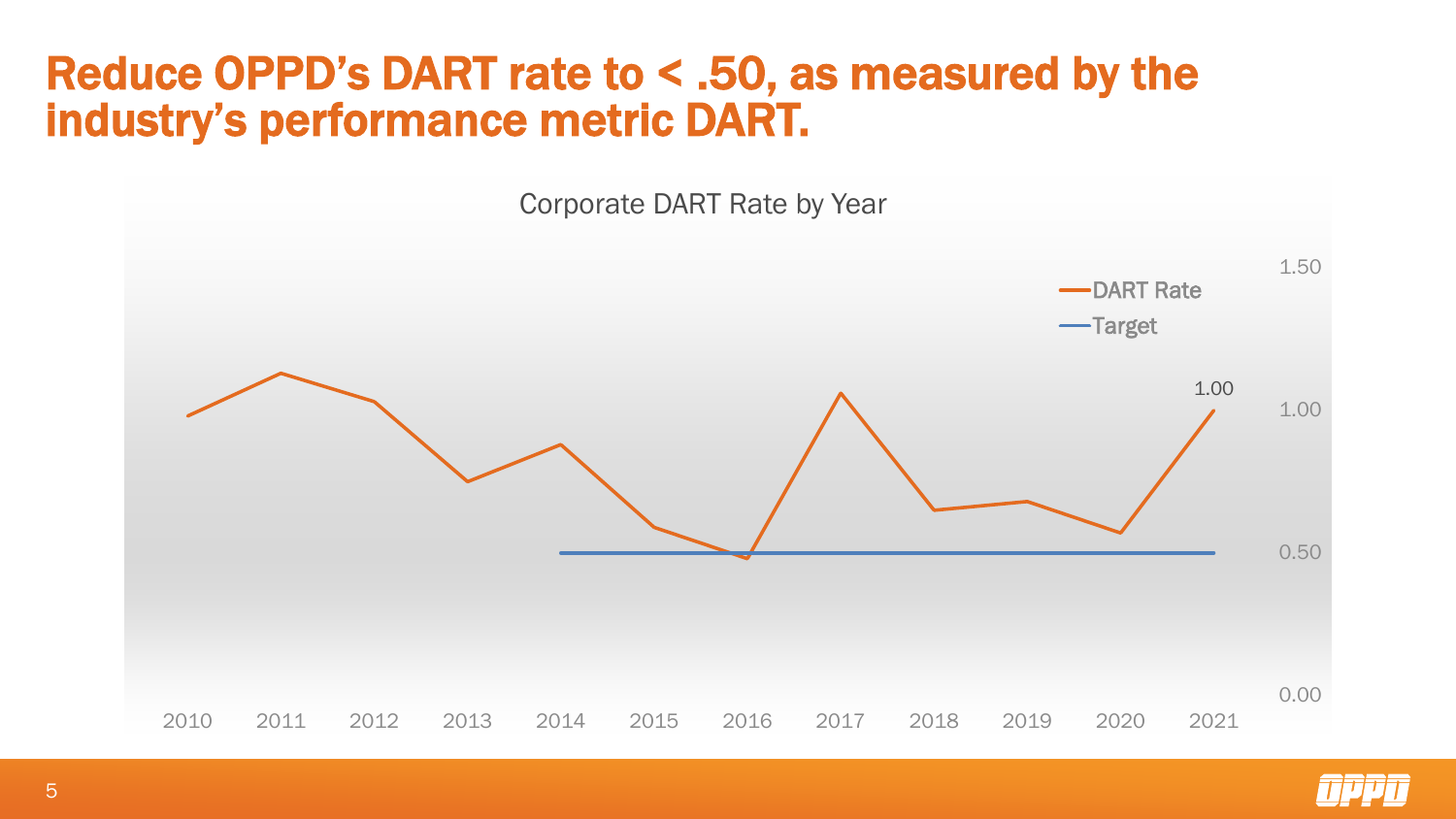# Reduce OPPD's PVIR to < 4.00, as measured by the industry's performance metric PVIR.

Corporate PVI Rate by Year



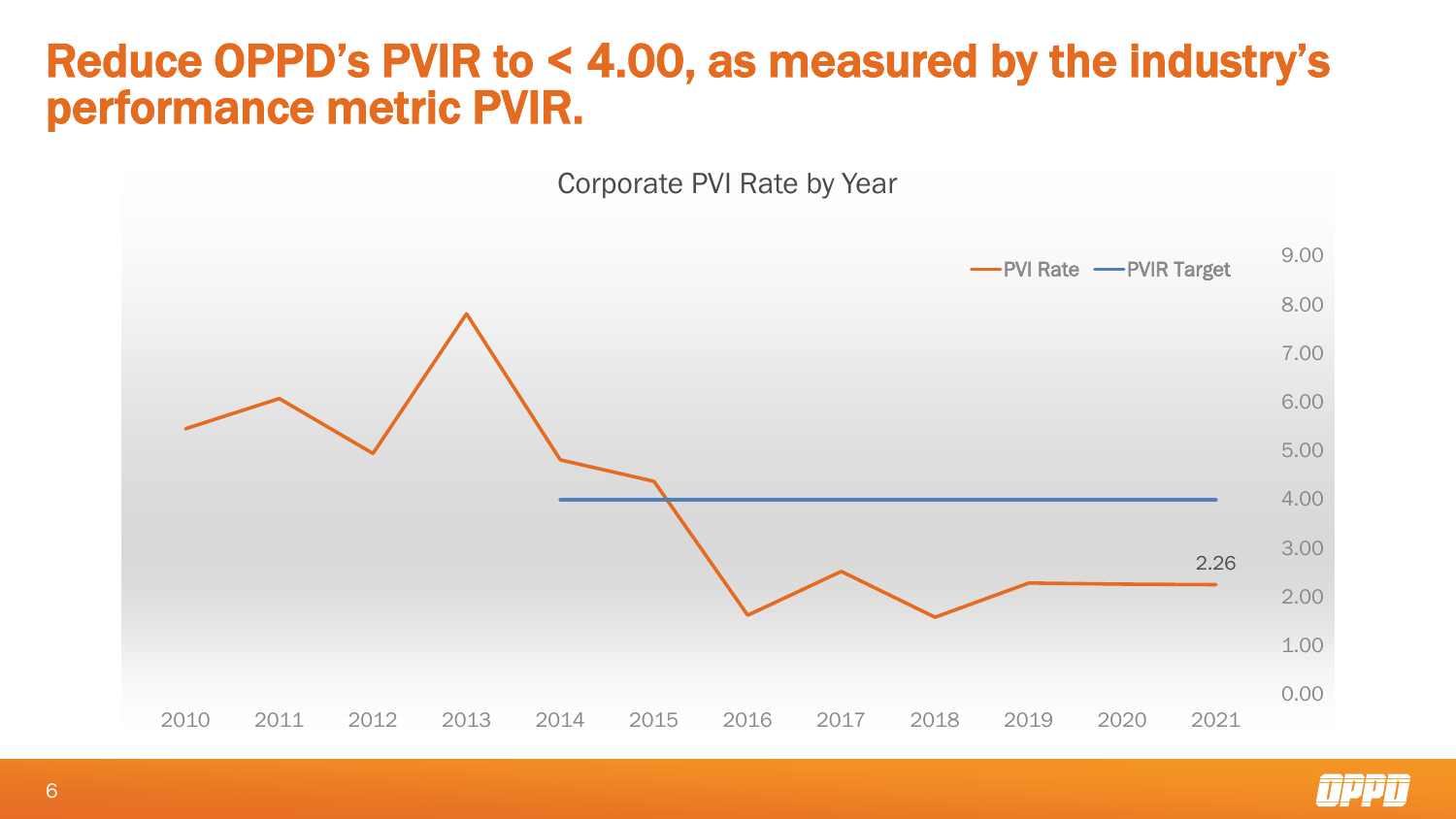# Contractor Safety Initiative

- Last year OPPD kickoff a district wide initiative on contractor safety.
- Contractor Safety initiative focal areas included:
	- ̶ Review policies and practices
	- ̶ Review training
	- ̶ Ensure proper auditing and oversight
- Budgeted for staff member to oversee OPPD's contractor safety program.
- Budgeted for contract with 3<sup>rd</sup> party.

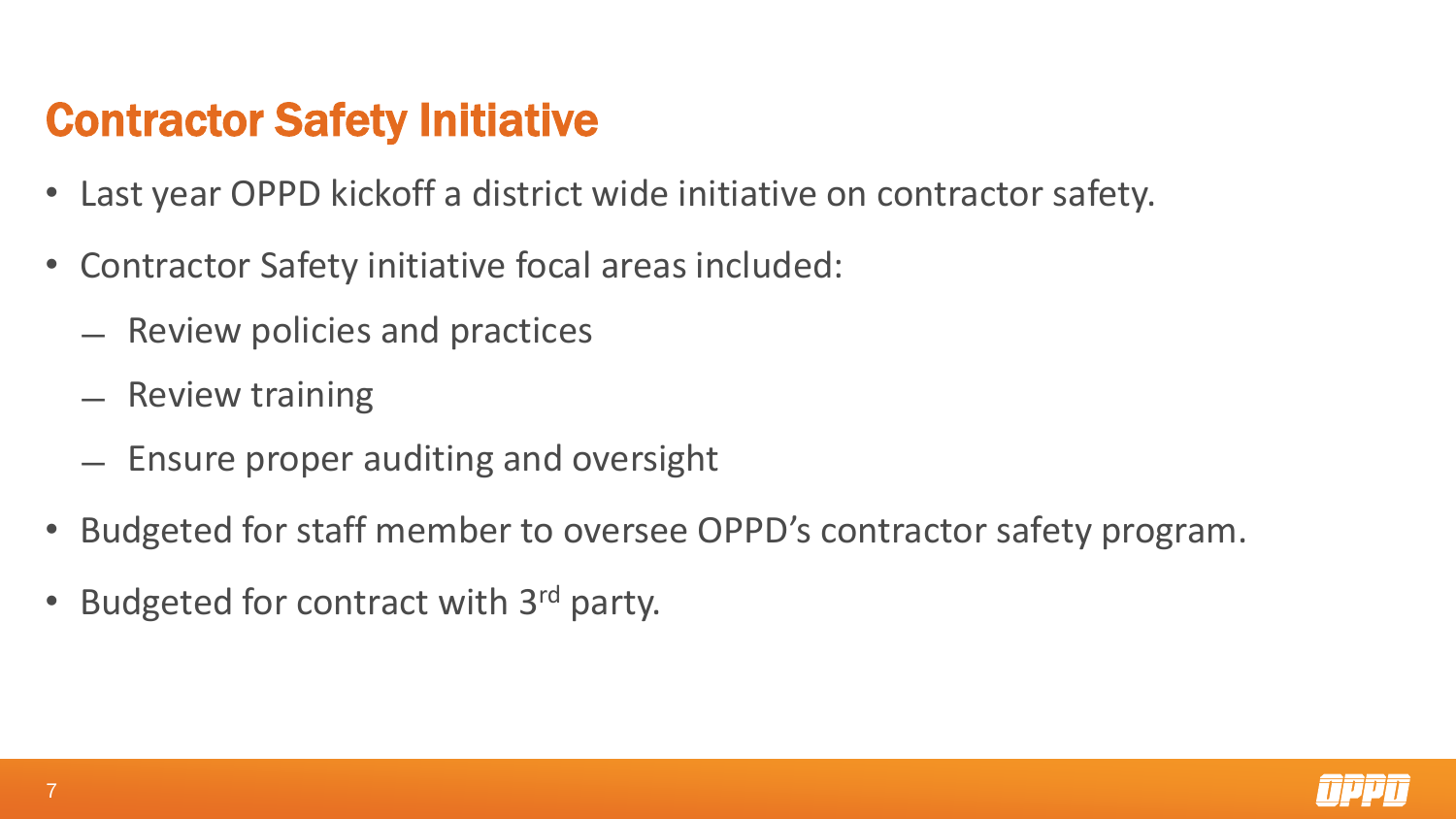# Recommendation

• The System Management & Nuclear Oversight Committee has reviewed and accepted this Monitoring Report for SD-6 and recommends that the Board find OPPD to be sufficiently in compliance with Board Policy SD-6.